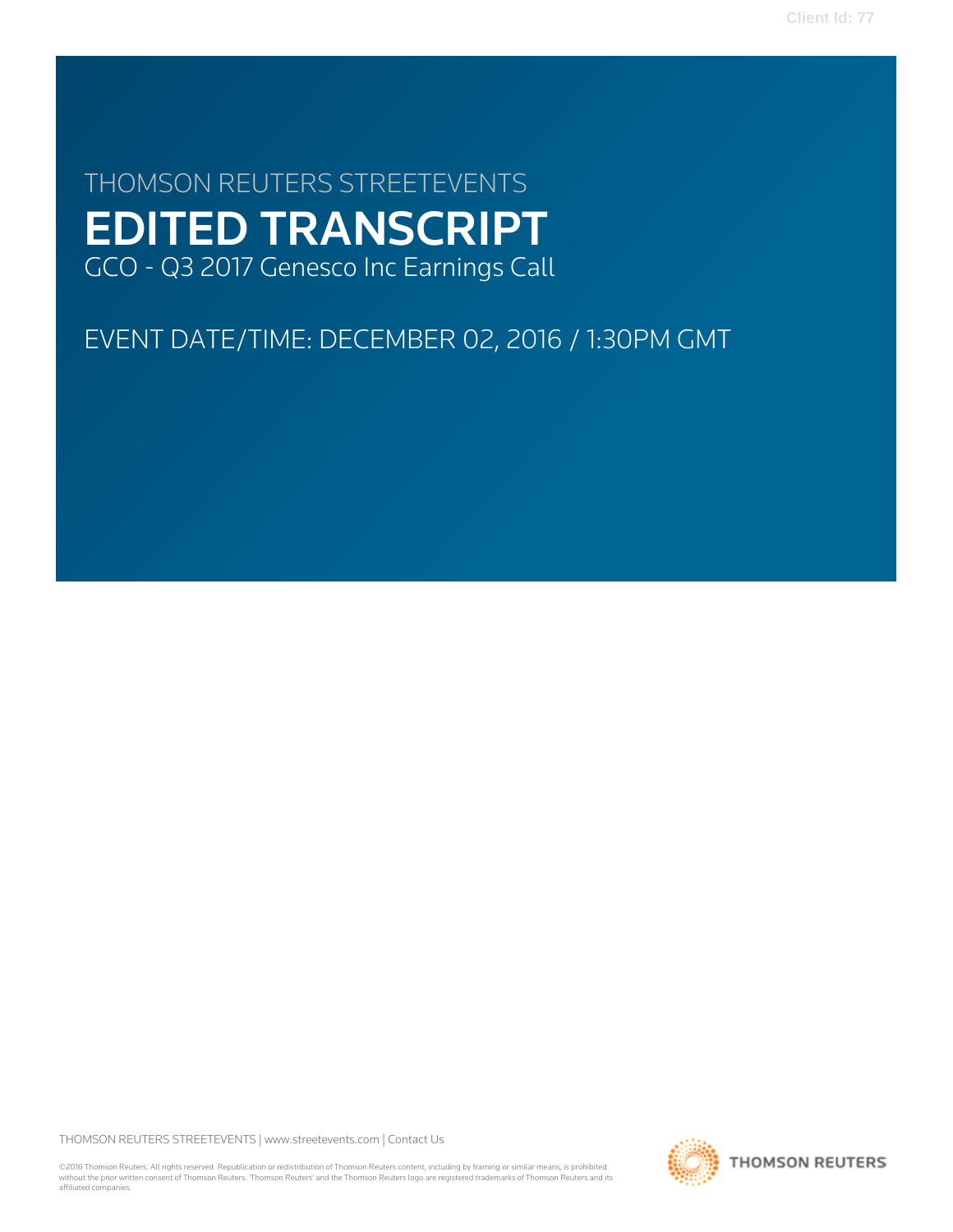#### **CORPORATE PARTICIPANTS**

**[Bob Dennis](#page-1-0)** Genesco Inc. - Chairman, President and CEO **[Mimi Vaughn](#page-3-0)** Genesco Inc. - CFO

### **CONFERENCE CALL PARTICIPANTS**

**[Jay Sole](#page-7-0)** Morgan Stanley - Analyst **[Pam Quintiliano](#page-8-0)** SunTrust Robinson Humphrey - Analyst **[Erinn Murphy](#page-9-0)** Piper Jaffray & Co. - Analyst **[Mitch Kummetz](#page-10-0)** B. Riley & Company - Analyst **[Jonathan Komp](#page-11-0)** Robert W. Baird & Company, Inc. - Analyst **[Dan Isaacson](#page-12-0)** Macquarie Research Equities - Analyst **[Scott Krasik](#page-13-0)** Buckingham Research Group - Analyst

#### **PRESENTATION**

#### **Operator**

Good day, everyone, and welcome to the Genesco third-quarter FY17 conference call. Just as a reminder this call is being recorded. Participants on the call expect to make forward-looking statements. These statements reflect the participants' expectations as of today but actual results could be different. Genesco refers you to this morning's earnings release and to the Company's SEC filings, including the most recent 10-Q filing, for some of the factors that could cause differences from the expectations reflected in the forward-looking statements made during the call today.

Participants also expect to refer to certain adjusted financial measures during the call. All non-GAAP financial measures referred to in the prepared remarks are reconciled to their GAAP counterparts in the attachments to this morning's press release and in schedules available on the Company's homepage under Investor Relations.

<span id="page-1-0"></span>I'll now turn the call over to Bob Dennis, Genesco's Chairman, President, and Chief Executive Officer. Please go ahead, sir.

#### **Bob Dennis** - Genesco Inc. - Chairman, President and CEO

Good morning and thank you for being with us. I'm joined today by Chief Financial Officer Mimi Vaughn.

We have a number of topics to cover. I'm going to start with a brief review of our Q3 results including the key drivers of our performance against expectations. And then next I'm going to discuss November sales, including the Black Friday weekend and how our current sales trends are shaping our outlook for the remainder of the year. Then Mimi will walk you through the numbers in more detail as well as the specifics on our guidance. And then I'll return to provide additional forward-looking commentary on each of our businesses and after that we will take questions.

Our third-quarter results, while down from last year, exceeded our expectations. We delivered adjusted EPS of \$1.28 compared to \$1.40 a year ago. Consolidated comp sales decline 3%, with challenging comps at Journeys partially offset by comp gains in our other retail divisions. But in total comps were better than we expected.

The improvement in our bottom line versus expectations was driven by the stronger-than-anticipated comps at Lids and Schuh, better gross margins at Lids, and very effective selling salary and expense management at Journeys. EPS also benefited from share repurchases made during the quarter.

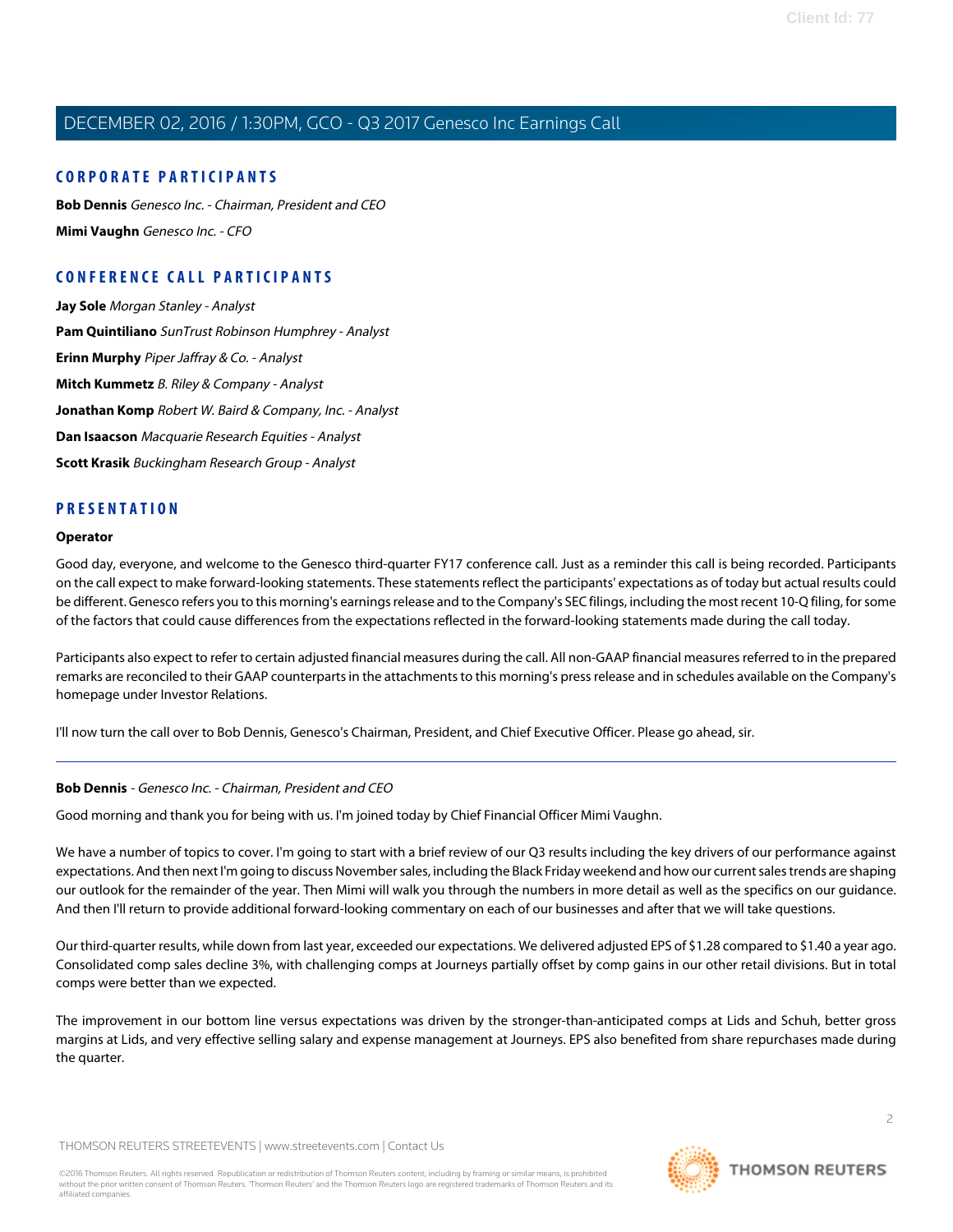Lids comp sales were up 2%, fueled by the favorable MLB playoff and World Series lineups, despite the tough 12% comparison from last year when we increased our promotional activity to right-size inventory. Gross margin on the Lids retail businesses was up a significant 400 basis points as we anniversaried promotional activity and benefited from more full-price selling. The third quarter in a row we reaped the benefit of the numerous initiatives we executed to improve the Lids business during FY16.

At Journeys, comps continued to be challenged by the ongoing fashion rotation we described last quarter. As we said then, about every two to four years through the history of the concept Journeys teem customers advise they're ready for something different and embraces a new fashion direction. While Journeys has adeptly managed this shift through several rotations, including grunge and skate, the current shift has been exaggerated since Journeys has been narrow and deep in its merchandise assortment for some time. A fashion rotation out of a more concentrated position clearly has more negative impact.

So, following a very challenging August, Journeys comps improved a little in September with the later back-to-school, but then deteriorated quite a bit in October as unseasonably warm weather across the US hurt mall traffic and food sales. Journeys comps for Q3 were down 8% against a solid 6% increase last year.

We continue to see strong consumer interest and rapid growth in brands that are not yet at a size in the assortment to fully offset the decline elsewhere. Our confidence in the spring assortment continues to be strong as the Journeys team has committed to much larger positions and styles the consumer is looking for.

In the last two fiscal years Journeys has delivered record sales and earnings as the preeminent provider of fashion footwear to teens. And with the change in assortment we feel we should be back on track to be doing so once again.

On the other side of the Atlantic, following a tough August, Schuh's comps in September rebounded with a later back-to-school in the UK compared with last year. And in October Schuh adjusted its promotional cadence to better address market conditions and was able to drive higher sales and gain gross margin dollars. Positive comps in September and October offset August's decline, and Schuh's comps ended flat for Q3. In spite of these improvements, our reported profitability was once again pressured by foreign exchange headwinds from the stronger US dollar versus the falling pound.

Finally, Johnston & Murphy sales of apparel and more casual footwear fueled a 1% increase on top of a 5% increase last year. It was a solid performance by J&M, in a challenging retail environment for non-athletic footwear.

Turning to our Q4 comp, through this past Tuesday, November 29, including the Thanksgiving weekend, quarter-to-date consolidated comps were down 2%, with stores down 4% and direct sales up 9%. Underlying these fourth-quarter numbers, however, is a tale of very two different trends, with very strong Lids results offsetting weaker results in the rest of our businesses.

The Chicago Cubs dramatic win over the Cleveland Indians in game seven and the end of the plus-100-year World Series drought provided Lids with an unusually strong start to the quarter. Lids comps are up 15% Q4 to date. I'd like to salute the entire Lids Team for the tremendous effort and superb execution that capitalized on the Cubs victory. That took a lot of work.

Lids achieved record-breaking sales in many stores serving fans in the local Chicago market, which was augmented by online sales to displaced Cub fans throughout the country. Congratulations and well done, Lids.

On the other hand, as many retailers have reported the persistent warm weather in November hurt all of our US businesses, and, as a result, the effects of the ongoing fashion rotation at Journeys were compounded by soft demand for boots. Johnston & Murphy's comp for the period was flat as sales of boots and other cold weather products were affected. And even sales of knit hats in Lids were hurt, as well.

For the Black Friday weekend, comp sales improved slightly from the quarter-to-date trend for all our footwear business, except the two, but were disappointing overall. Fashion footwear on both sides of the Atlantic was incredibly promotional as competitors moved to clear excess fall and

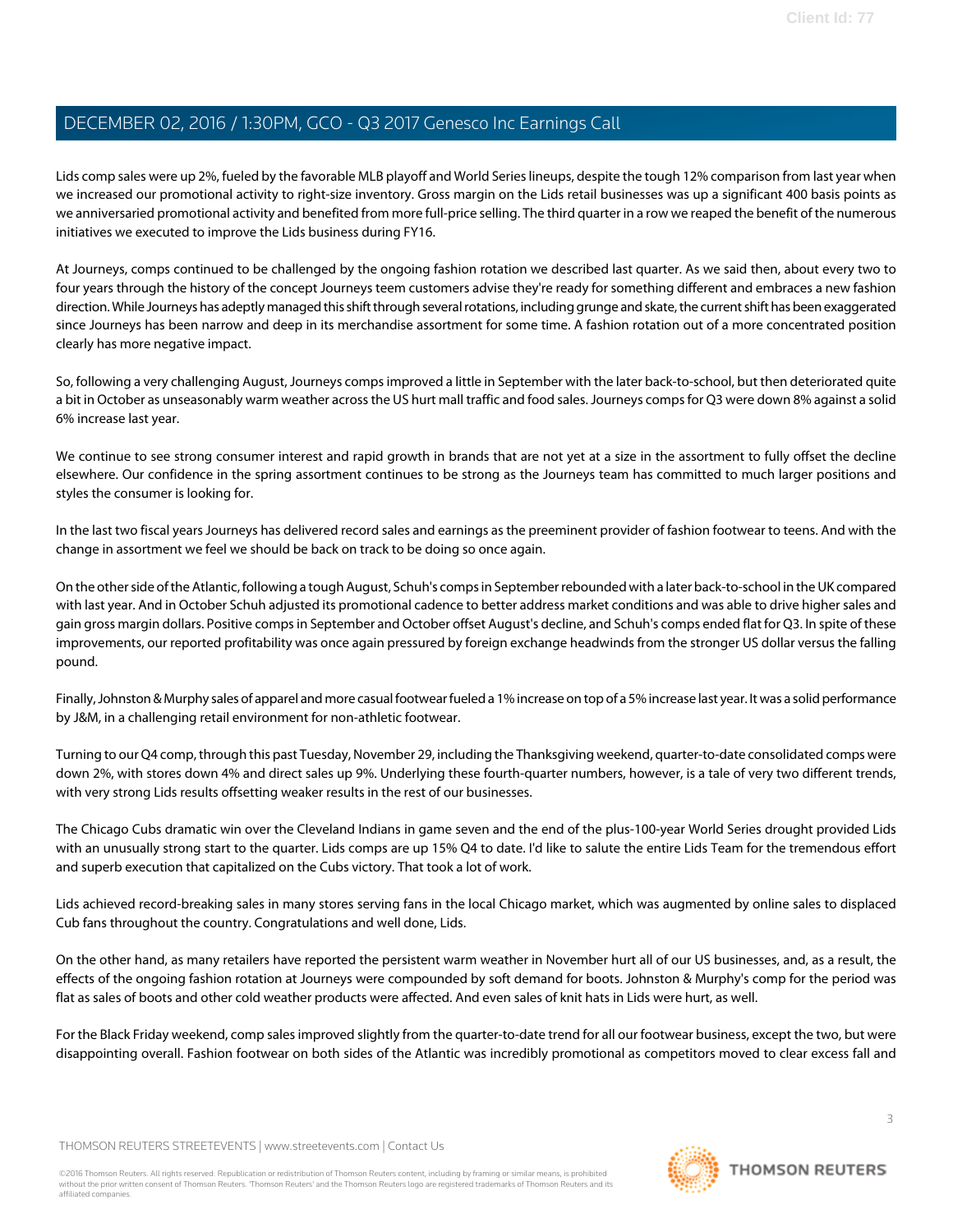winter inventory. And while Schuh adjusted its promotional cadence, competitors were much more aggressive. Overall it looks like it will be a very promotional season for the category if these trends continue through the holiday.

Looking ahead at Lids, the Cubs victory should be a nice tailwind through Q4 and into next year but at more moderate levels than in November. We achieved the biggest impact of the anticipated pickup in the first weeks immediately after the World Series win, and later in the month over Black Friday weekend. We originally expected Lids Q4 comps to be negative as we continue to anniversary strong comps from the inventory right-sizing last year, and we now anticipate Lids Q4 comps will be positive.

And on the flip side, given recent results, we have become more cautious about Journeys and the rest of our footwear businesses. On a consolidated basis based on our concern that the upside from Q3 and the game from the Cubs may be offset by difficult trends at Journeys and Schuh in Q4. So, we are holding EPS guidance at \$3.80 to \$4 for FY17.

<span id="page-3-0"></span>Mimi will walk through the guidance in more detail, so, with that, let me turn the call over to her to go over the financials.

#### **Mimi Vaughn** - Genesco Inc. - CFO

Thanks, Bob. Good morning, everyone. As a reminder, as usual we have posted more detailed information online in our CFO commentary.

For Q3 total sales decreased 8% to \$711 million. Excluding Lids Team Sports from last year, total sales were down 3% for the quarter, which includes a 3% decrease in consolidated comps sales and a 4% increase in wholesale sales.

As Bob pointed out, in Q3 comps were flat to moderately positive for all our businesses other than Journeys. By division, comps were down 8% at Journeys, flat at Schuh, up 2% at Lids and up 1% at Johnston & Murphy. We had planned negative comps for Lids and Schuh. Consequently, with the MLB playoffs and World Series help, and the turnaround in Schuh comps, overall comp results were better than we expected.

Consolidated store comps were down 4%, and consolidated direct comps were up 7%. Direct as a percent of total retail sales remained at 8% for the quarter. Comps for all our direct businesses except for Lids were positive. And for Journeys and Schuh they were positive at double-digit level.

Last year in Q3 Lids' new locate system, which gave online access to an additional 50,000-plus SKUs from inventory located in stores, coupled with promotional sales from the inventory cleanup, drove a very noteworthy 52% direct comp. Lifted by online MLB sales, Lids' direct comps were almost flat for the quarter against this very challenging comparison.

Turning to the fourth quarter to date, consolidated comps through Tuesday, November 29, including the Black Friday weekend, were down 2%, with stores down 4% and direct up 9%. By division, total comps were down 12% at Journeys, down 6% at Schuh, up 15% at Lids, and flat at Johnston & Murphy.

We would like to call out that this is the last time we will be reporting quarter-to-date comps. Given calendar shifts, payday, and other offsets, among other things, this snapshot is often not indicative of what the quarterly trend will be, and therefore not helpful, we feel, for understanding our business. We will, however, continue to give quarterly comp guidance in the CFO commentary posted online.

Gross margin for Q3 improved 170 basis points to 50%, driven by Lids and Johnston & Murphy where better results offset declines in other businesses. Gross margin for Lids improved 790 basis points, partly reflecting the sale of Lids Team Sports which was a lower margin business. But the improvement in the retail business alone was very robust, 410 basis points in total, due to a lower level of promotions this year and much stronger full-price sales. Gross margin was up 100 basis points for Johnston and Murphy due to lower markdowns and lower expense to deliver product.

Journeys gross margin decreased 120 basis points. Initial margins were a little lower but most of this decrease came from additional markdown as Journeys worked diligently and successfully to keep inventory clean.

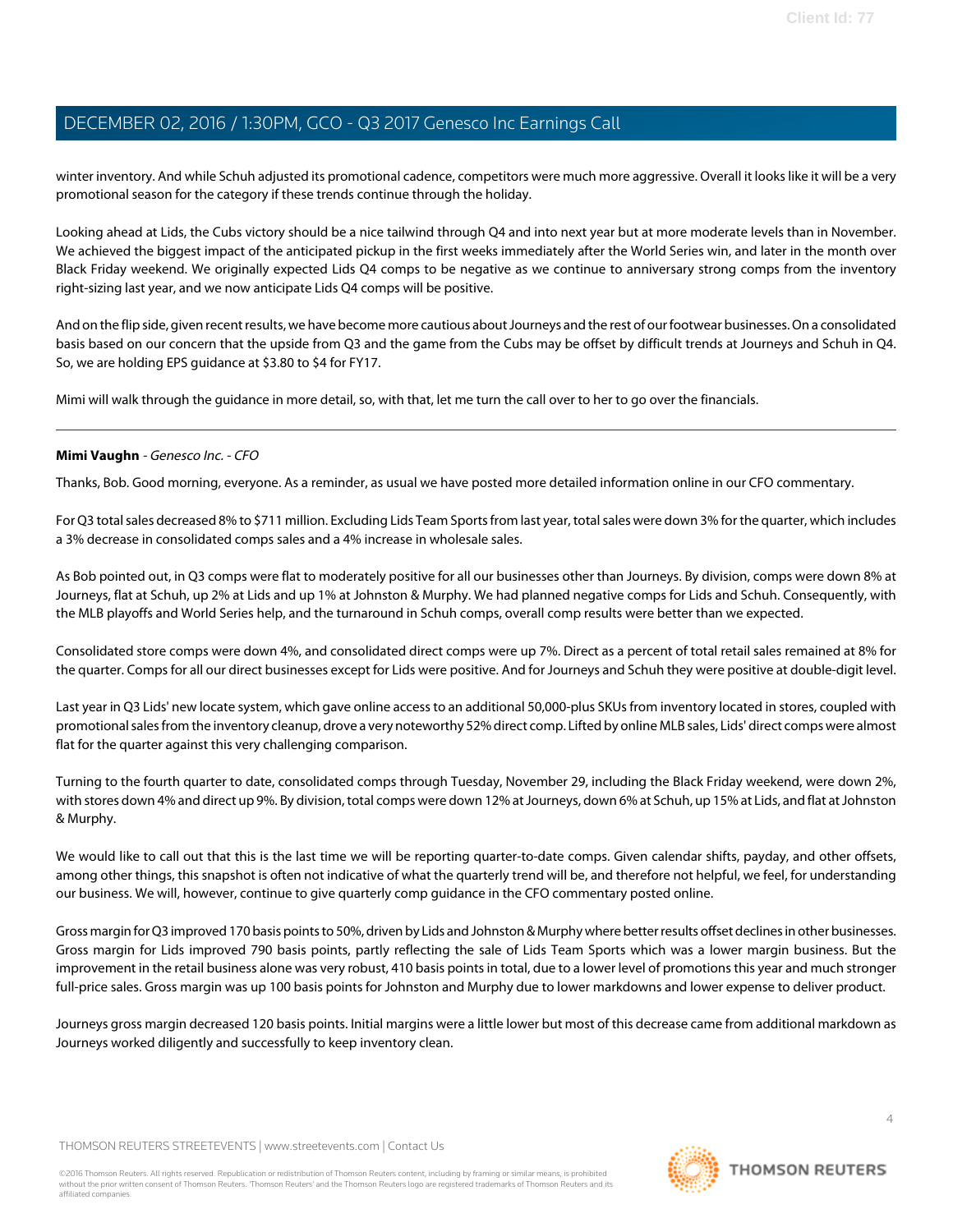Schuh's gross margin was 110 basis points lower, driven by both mix, with athletic as a higher percentage of the overall assortment, and higher markdowns reflecting Schuh's more aggressive promotional stance. Finally, gross margins on licensed brands was lower due to lower IMOs.

Total SG&A expense increased 270 basis points to 44.3% for Q3. A significant factor driving this increase was the sale of Lids Team Sports which operated at a lower expense level than our retail businesses. However, with the negative comp remaining operations, particularly Journeys, deleveraged, due mostly to rent expense from new stores and renewals, higher depreciation, higher credit card charges, and higher advertising expense to stimulate sales. Bonus expense at Lids contributed to the deleverage, as well.

One bright spot for us continues to be how effectively we manage selling salaries, holding them flat in Q3 in spite of the minimum wage pressure we have been battling and the top-line weakness. Journeys managed selling salaries very aggressively in the quarter and expenses came in better than last year, even with the negative comp.

Throughout this year we have been flagging increased credit card chargebacks in connection with the credit card shift and signature liability shift from issuing banks to retailers. In Q3, chargeback expense increased from Q2 levels, and we expect this to be a negative factor until we finalize implementation of new technology early next year.

Lastly, the stronger US dollar against the UK pound created foreign exchange headwinds for Schuh as the pound declined 17% year over year in Q3. Foreign currency was responsible for three-quarters of the decline in Schuh's operating income.

Consolidated operating income came in better than anticipated as higher sales contributed higher gross margin dollars and leveraged expenses more than we expected, but was worse than last year as better results in Lids and J&M were not enough to offset declines in Journeys and Schuh. Adjusted operating income decreased to \$40.9 million from \$52.2 million, and adjusted operating margin decreased 90 basis points to 5.8%. We delivered third-quarter adjusted EPS of \$1.28, which benefited from share repurchases we made in the last year but was under last year's level of \$1.40.

Turning to the balance sheet, excluding Lids Team Sports total inventory was down 1% with a 3% decline in sales and 2% increase in retail square footage. Journeys inventory was clean. Without Little Burgundy, Journeys inventory was down 5%. Including Little Burgundy, Journeys inventory was down 1% on a square footage increase of 6% and a sales decrease of 2%.

Schuh's inventory was clean even with the flat comp. On a constant currency basis, Schuh's inventory was down 3% on a square footage increase of 10% and sales increase of 4%. Inventory for the Lids retail business was down 2% on a square footage decrease of 6% and a 1% decline in sales.

Capital expenditures were \$25 million and depreciation and amortization was \$19 million for Q3. Finally, we repurchased 747,000 shares for roughly \$40 million at an average price of \$53.34 per share.

Turning now to guidance, given the challenges at Journeys and Schuh we have taken down expectations for sales for the remainder of the year. We now expect gross margins in Q4 to be more pressured with higher markdowns in these businesses, as well. But this will be offset a little by better gross margins at Lids. SG&A expense will delever further with a lower comp.

Taking into account the upside from Q3 and from the Cubs, offset by these challenges, we are reiterating our expectation for adjusted earnings per share for FY17 of a range of \$3.80 to \$4. Our top-line assumption is for sales to be down 5% to 6% for the year, reflecting the Lids Team Sports sale, the impact of a stronger dollar on exchange rates, and a consolidated comp at a negative 2% to 3% for the year. Our comp assumption for Lids is now positive for the year, along with J&M, offset by negative comps for Journeys and Schuh.

Excluding Macy's, by the end of the year we plan to have opened 88 new stores concentrated in Journeys Kidz, and to have closed 91 stores for a net 3 fewer stores. We expect gross margin to be up between 140 and 160 basis points in total for the Company. This is predicated on a sizable margin recovery at Lids of more than 550 basis points, some of which is a change in mix from the Lids Team Sports sale, the rest is a pickup from the lower level of promotions.

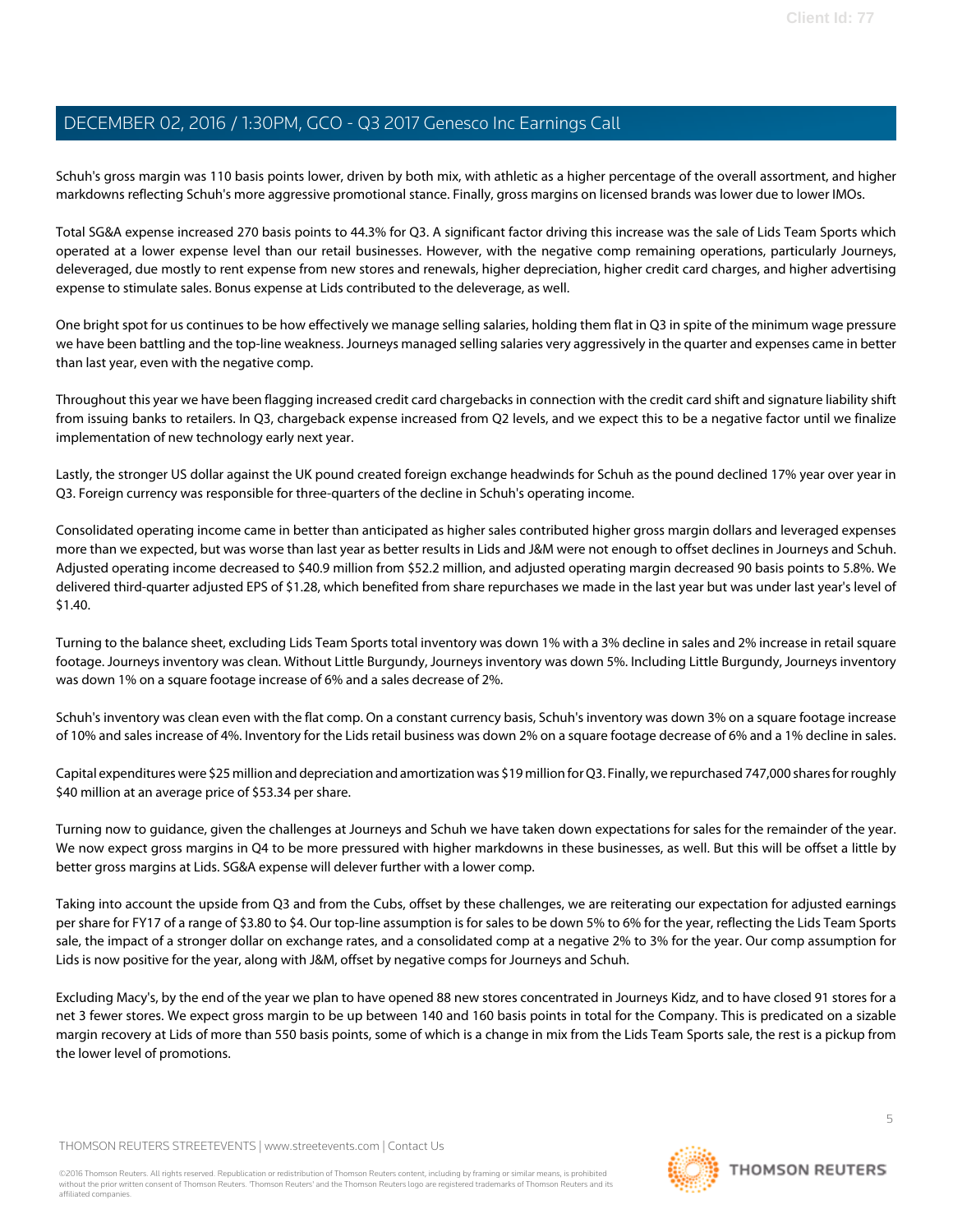With the negative comp, we anticipate SG&A expense will deleverage 220 to 250 basis points, which is more than our last guidance estimate, including higher bonus expense in the better-performing businesses plus a continued elevated level of chargeback. We expect the strong dollar will weigh down earnings by \$0.17 per share for the year assuming exchange rates stay where they currently are. But we expect positive impact from a legacy pension plan to offset some of this pressure.

This all results in an operating margin that is down for the year, and our FY17 tax rate is expected to be 35.9%. We anticipate capital expenditures will be in the \$110 million to \$120 million range, including some investment in the planned expansion of the Journeys distribution center. Depreciation and amortization is estimated at \$76 million.

Lastly, we are assuming average shares outstanding of 20.2 million for FY17. This includes buybacks made in the last three quarters and assumes no additional stock buybacks for the year.

\$40 million remains outstanding under the recently approved repurchase authorization of \$100 million, which we can use opportunistically going forward. For reference, given that we have repurchased 2.2 million shares, or almost 10% of our share base in FY17, if we complete no additional buybacks this year we estimate our average share count for next year FY18 would be 19.6 million shares.

Now I will turn the call back over to Bob.

#### **Bob Dennis** - Genesco Inc. - Chairman, President and CEO

Thanks, Mimi. I'm going to provide additional thoughts on the outlook for each of the business, starting with Journeys. While Journeys comps got off to a very challenging start in Q4, we are optimistic and expect the trend will get better in the balance of the quarter for two reasons.

First, the unusually warm weather has hurt boot sales thus far in the quarter. And, second, we're planning on deliveries of new product late in the quarter that reflect the fashion shift, and that should give us a pop.

The weather will get colder. And then, as we saw over Black Friday weekend, selective promotions on products not achieving the desired sell-throughs will move significant volume. We will take action as required in one way or the other. We plan to end the year in a clean inventory position, as we did in Q2 and Q3.

In addition to the weather, our outlook for boots has also been altered by the consumer wearing fashion athletic styles more year round into the fall and winter months. The newness in our fashion athletic assortment continues to perform well. However, it just isn't enough to offset the softness in boots as this athletic product represents a much smaller percentages of the mix right now in Q4. But this trend does bode well for spring and the new fiscal year.

We said on our last call that the customer has signaled the direction of this fashion shift more clearly than in some prior ones, making our primary challenge to get enough of the new product into the assortment to satisfy the demand. So, drawing on the strength of our vendor relationships, our spring order book has filled up nicely with product that we believe will have strong appeal to the Journeys' customer, some of which will actually be arriving in late Q4. In the meantime, the Journeys Team is taking actions to drive sales over the remainder of the quarter, and this includes things like increasing the frequency of email marketing campaigns, upping the online marketing spend, and doubling down on social media efforts to engage with our customer.

And there are several bright spots within the Journeys group worth noting. First, Journeys' direct business remains robust, increasing by strong double digits in each month of the third quarter.

And, second, Journeys Kidz has been less affected by the fashion shift than its older counterpart. We remain on track to open 38 new Kidz stores in FY17 and we believe we're well positioned to solidify Journeys Kidz as the go-to place for branded children's footwear in the mall.

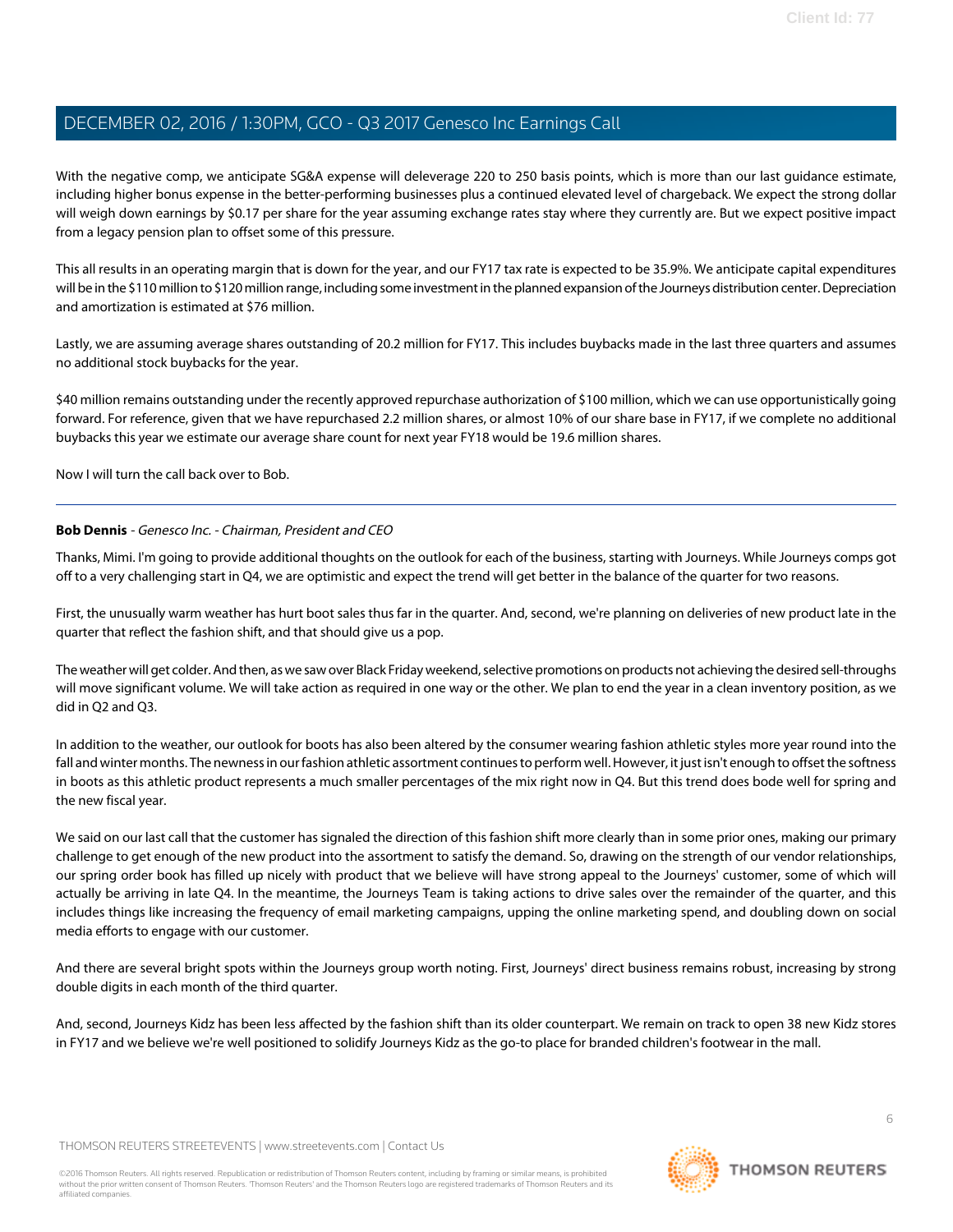And then, finally, as we approach the one-year anniversary of our acquisition of Little Burgundy, I want to congratulate the team in Canada for consistently exceeding our expectations from what we originally had in our mind when we purchased the business. They have delivered a double-digit comp in this fiscal year. So, congratulations to the LB team.

As Schuh, we entered the fourth quarter with good momentum and resilience in overall retail sales in the UK post Brexit referendum. Last year in Q4, comps were down 2% and gross margin decreased 200 basis points. So, with these easier comparisons we believe the business was set up well for an improved holiday season until we hit a very promotional Black Friday weekend.

Our learnings from the promotional activity in the back half of the year has given Schuh the direction it needs to take in the weeks leading up to Christmas. And while we expect improvement in the recent sales trends for the rest of the quarter, our outlook for the business has become more conservative.

We have several reasons to be optimistic about Schuh's prospects for improving the current trend in Q4. First, boot sales picked up with the arrival of colder weather in the UK. And at the same time Schuh has been able to capitalize on the strength in fashion athletic as they are a little ahead of Journeys in the current fashion rotation.

And then, finally, Schuh has made good progress leveraging vendor relationships in order to receive better terms. This has helped offset the pressure from a higher penetration in athletic product which carries a lower gross margin than the rest of the mix.

Moving to Lids again, we expect demand for Cubs product to remain strong through the holiday season and into next year. And beyond the Cubs effect we continue to see the benefit of the work we did last year to turn the business around. We've been in a much better position to chase top product now that we are taking more markdowns in season and freeing up open-to-buy dollars to flow of new goods into Lids stores and onto lids.com.

This has been true not only in locker room but also in the headwear business where several micro trends, led by branded hats, are driving positive comps and gross margin expansion. In addition, Lids has benefited from closing or renegotiating rents for the 50 underperforming stores we earmarked to address this year and next.

And then, finally, we are pleased with the progress we're making in our partnership with Macy's. We closed 37 shops this year to reduce our footprint down to a more profitable core, relocated shops to improve adjacencies, worked with the merchandising mix to better serve the Macy's customer, and tweaked the staffing model to better align with current traffic trends in several stores.

Marcy's stores in the Chicago market profited greatly from the Cubs victory, with strong comp sales. And an area of upside for us is macys.com, which is one of the top-10 sites for retail traffic. That said, there's more work ahead to develop a sustainable operating model that generates the return targets we established for the business at the outset of this relationship.

Next, Johnston & Murphy posted its 8th consecutive quarterly comp increase. J&M's performance once again underscores the team's success pivoting the brand from a [dressed] resource to a lifestyle brand through expanded casual and sports casual footwear collections and growing apparel offering. We believe J&M is well-positioned to continue to take market share, but based on what looks to be a promotional holiday season for the category, we have moderated our outlook for Q4.

And, lastly, our Licensed Brands Division had another challenging quarter, reflecting the weak performance of many of our key accounts in the department store and national chain channels. We continue to be excited about the recent launch of Vasque footwear, which is helping offset some of the current softness in Dockers and Chaps.

In closing, in the midst of all the short-term focus here, it would be easy to lose sight of the longer term competitive advantages that we as a Company enjoy. Lids is the leading omnichannel retailer of licensed sports merchandise in North America. The month since the Cubs' World Series victory illustrates that compelling position. Our Chicagoland stores reaped a windfall in sales generated in the excitement of the victory, the victory

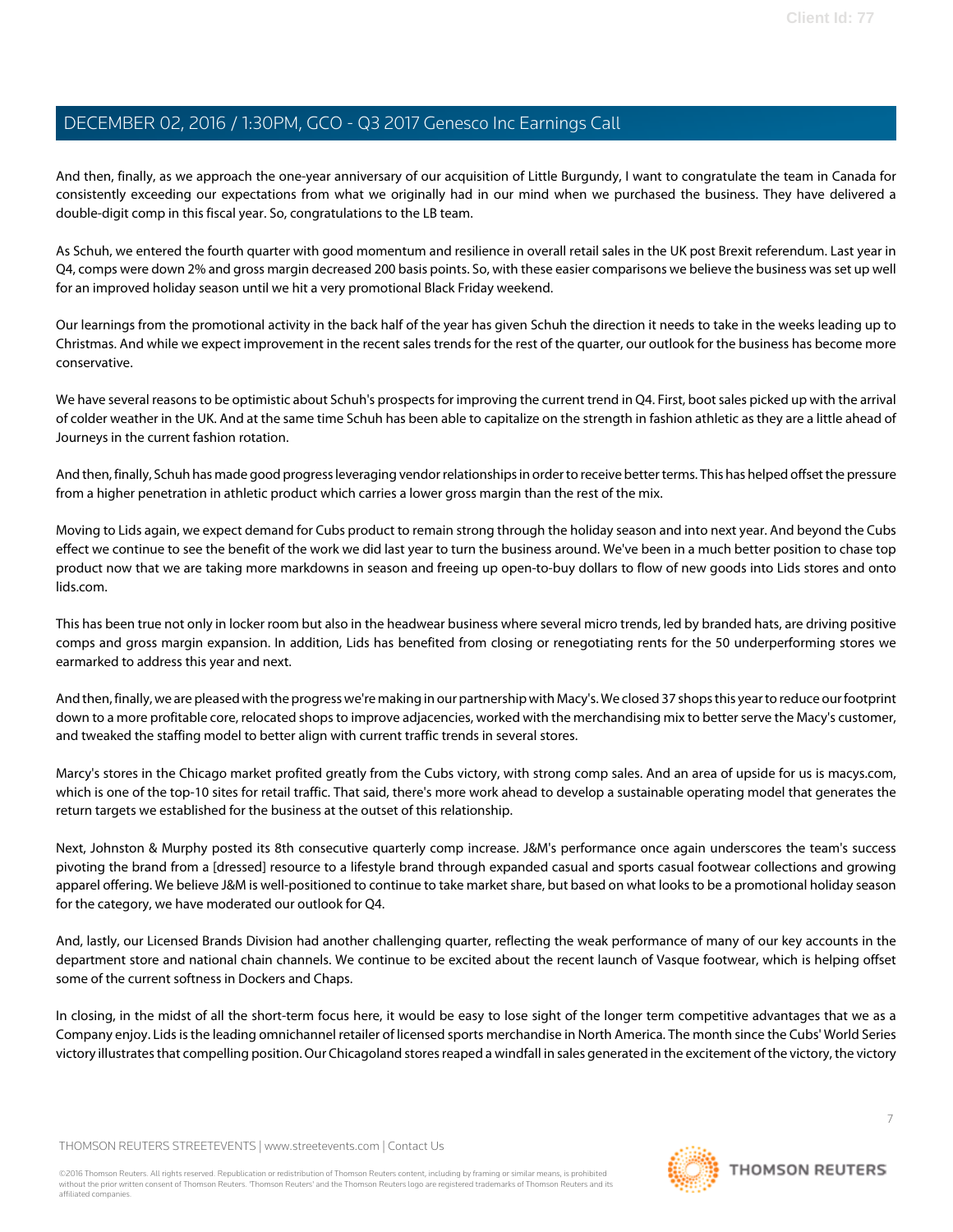parade, and the ongoing celebration in the local market; while the e-commerce business has served the nationwide fan base with speed and efficiency.

Likewise, Journeys occupies the same leadership position in the teen fashion footwear market. We own the mall where the research shows that our customers still like to buy even as they increasingly research their purchases online. And the strong vendor relationships that Journeys' scale and experience provides are invaluable in managing through the fashion cycles that are a fact of life in this market. These relationships help us to not only work out a product that is losing its luster in an orderly way, but also get favorable access to the shoes that our customers really want to buy.

And Johnston & Murphy's leadership position in its segment of the market is founded on a brand equity that has taken more than 165 years and 30 presidents to create. This heritage, plus an ability to understand its customers ever-evolving fashion needs and translate that into a product offering that resonates season after season, is the inherent advantage that keeps J&M at the top of the leader board.

And then, finally, of course the commitment and talent of our extraordinary teams across all of our businesses remain our greatest strength, as they meet the challenges and opportunities that present themselves every day. My thanks to all of you for all that you do, and especially during the demanding stretch we just finished through the Black Friday weekend. And with that said, operator, we're ready for questions.

#### **QUESTIONS AND ANSWERS**

#### **Operator**

(Operator Instructions)

<span id="page-7-0"></span>Jay Sole, Morgan Stanley.

#### **Jay Sole** - Morgan Stanley - Analyst

Thank you. Bob, my question is about the World Series. Can you just give us an idea of the dollars that a regular baseball season generates from the World Series and how that compares to this year?

Because obviously the Cubs, but Cleveland's a story, too. And last year Kansas city was a story. So, can you just tell us a little bit how the differences changed?

And then, at the same time, can you tell us about how the NFL business is doing, because usually November and December are big NFL months, it seems like the ratings are down for the NFL this year. So, Bob, has that been an offset? If you can just gives us some numbers around, that would be helpful.

#### **Bob Dennis** - Genesco Inc. - Chairman, President and CEO

Sure. I'm going to give you some color on it and I'll ask Mimi to talk more specifically. Obviously in Q3 we had a good line up of playoff teams. But then especially in the beginning of Q4, when the Cubs won the series, that was a one-time event.

It's a little tricky because the team at Lids believes that the demand within the hot categories, and especially the Cubs, may have pulled dollars away from other categories. The best example of that is the Blackhawks are off to -- for us, pretty slow start on sales despite having a very strong early win/loss record. So, there is a lot of mixed stuff that goes on in terms of how the customer behaves, what we are presenting at the front of the store.

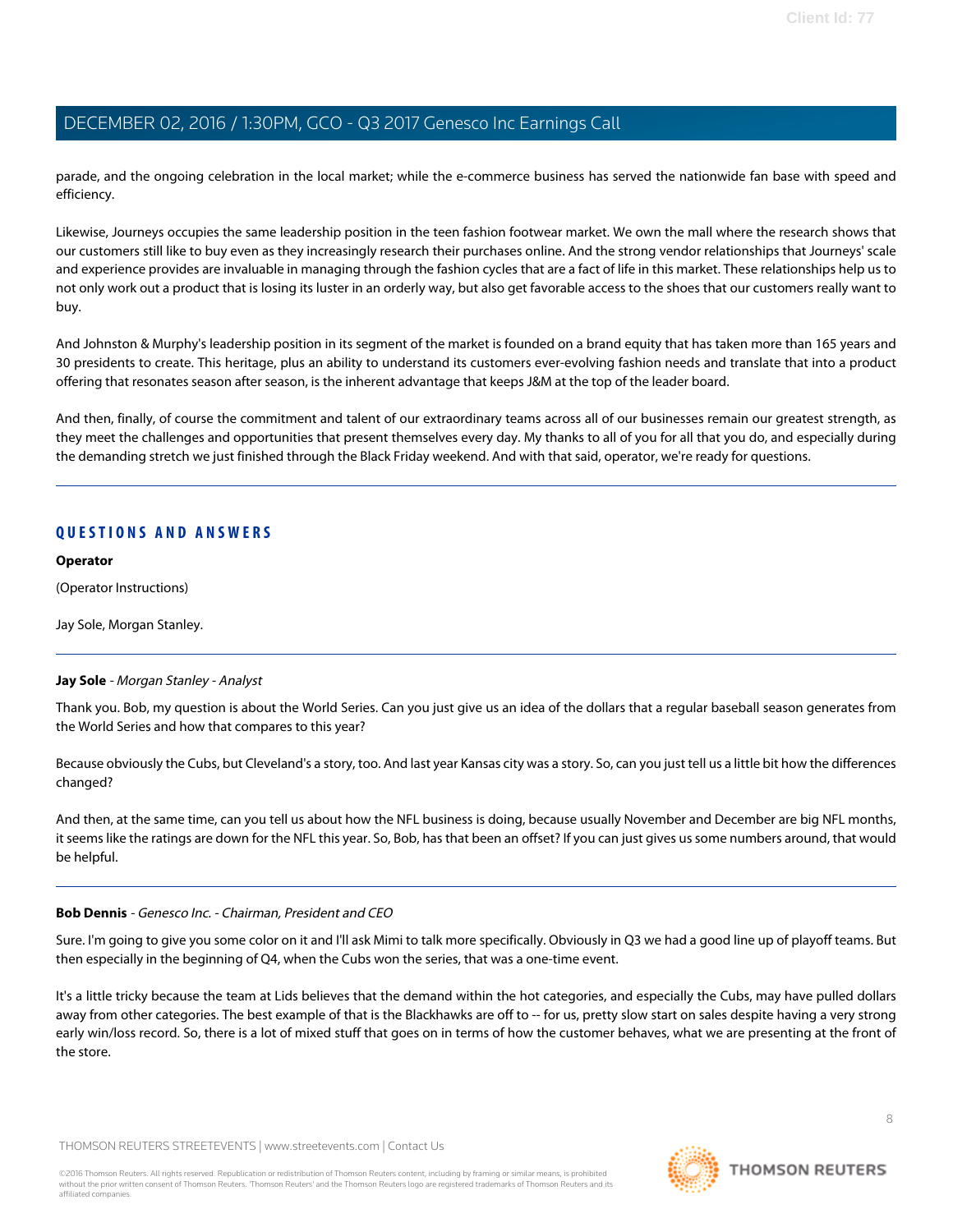So, as we go forward we're expecting to continue to have tail winds from Cubs in Q4, all the way into next year, including the beginning of the next baseball season, because we will have World Series related products available then. Obviously we've reflected all of that in our guidance. So, we will get a little bump the rest of the way but the big bump is pretty much over.

And with that I'll pass it to Mimi if she wants to give any more color on it.

#### **Mimi Vaughn** - Genesco Inc. - CFO

I think the Cubs' win, and particularly the national fan base is what is so notable about this World Series. Jay, as we looked at it, it wasn't just the Cubs in the third quarter but it was really the strength of the lineup among the Blue Jays, the Dodgers, the Cubs and the Indians. So, we think that we perhaps picked up about 4 points of comp for Lids in the third quarter, and about half of that was Cubs and about half of that was the rest of the strength of that lineup.

As Bob said, there are some offsets in other teams that attention was drawn away from. The Cubs in the fourth quarter, we believe, will provide us about 5 to 6 points of comps. So, if you'll recall, we promoted significantly during the fourth quarter last year in order to right-size our inventories.

And going against those numbers we felt like we would have negative comps within Lids. The strength of the Cubs really carries us to a favorable comp position for the fourth quarter, we think, in the mid-single digits range. So, the Cubs were quite strong for us both in the third and the fourth quarter.

#### **Operator**

<span id="page-8-0"></span>Pam Quintiliano, SunTrust.

#### **Pam Quintiliano** - SunTrust Robinson Humphrey - Analyst

Thanks for taking my question. I wanted to talk a little bit about Journeys. It's really exciting.

It sounds like you're getting some of the product earlier than anticipated. I was hoping you could remind us when you had hoped to get in that product versus now getting it in potentially for 4Q, and if this includes any exclusive product to Journeys.

And then just one other one on Journeys, a quick one, historically when the weather turns do you think you make up with that pent-up demand on sales or is it then lost because your consumer has gone and spent on something else instead? Thanks so much.

#### **Bob Dennis** - Genesco Inc. - Chairman, President and CEO

Thanks, Pam. Let me talk first about Q4, then we will talk about going forward. We noted in our Q3 call the team saw the emerging demand for product from several brands with really new fashion statements, and we bought into those trends.

Indeed, those brands are up significantly for us. What we didn't foresee was the extent to which the demand within this trend would explode and surpass what we anticipated. In fact, this trend has expanded in a rate we had never seen before.

And when we look back there wasn't any strong indicator. At the time we placed the bulk of our Q4 orders, and even back to school, and that even up to Q4, there was no evidence that demand would expand at this pace. We've looked at Google trends and a lot of the social media items that hopefully would be a predictor and we didn't see that.

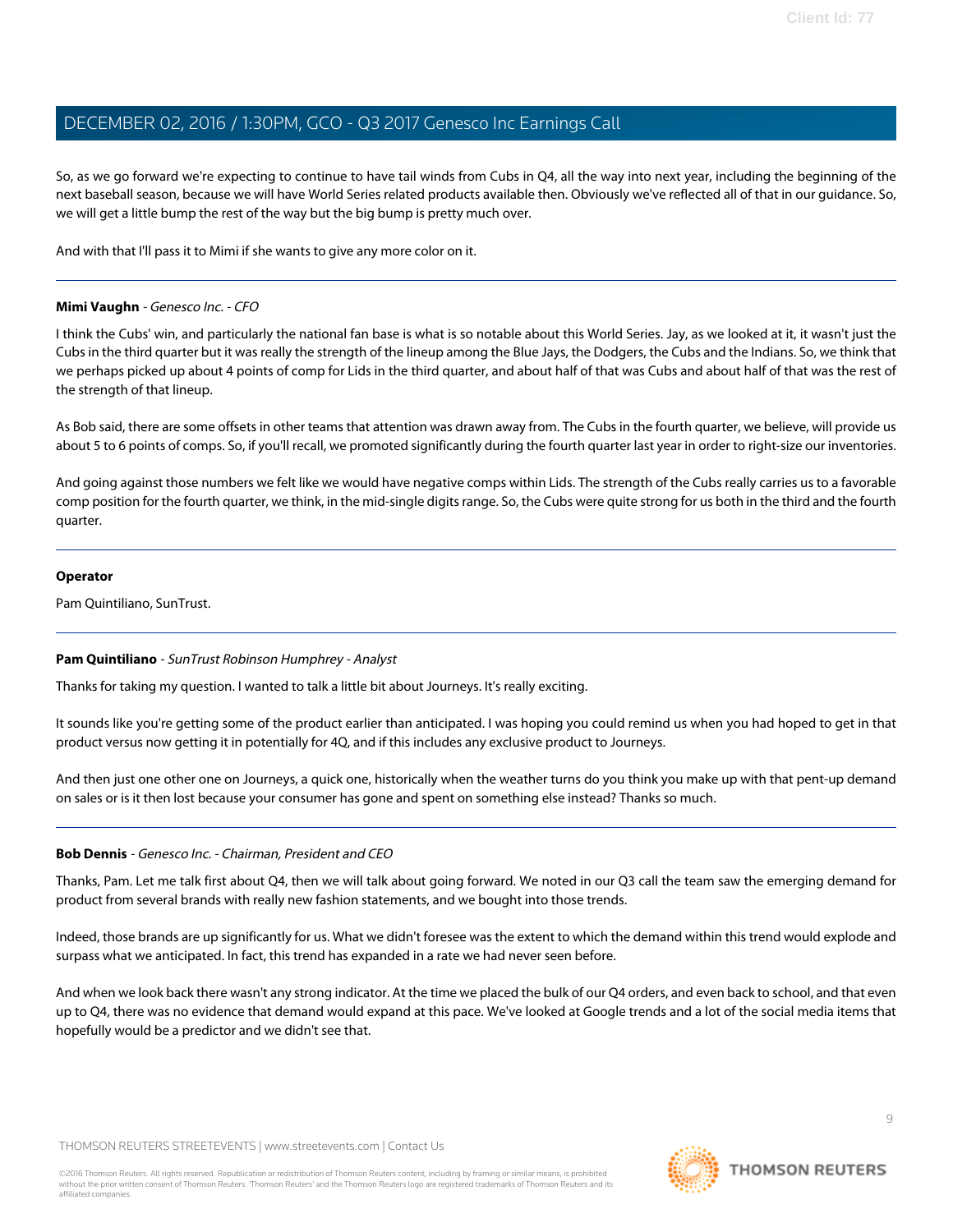What we believe is our spring assortment, which will begin to drop in late January, and that's why we're calling out a little help in Q4, that will put us in a very strong position. So, we've done a very major rotation in terms of what the assortment will look like, and that's why we're confident we will get off to a good start next year. Specifically in next year we're bought for a low single-digit comp in Q1.

We believe the shift in the assortment will take us where we need to be. Obviously we will see once we get to Q4 if that holds together. And then the compounding factor has been that we're disappointed with sales of seasonal product at Journeys.

And we noted even back on the Q3 call that our early read on boots was a little, not encouraging, but we said that our read then was naturally hard to put too much faith in because it was in the summer. And since then the weather has not been our friend. But nor do customers seem to have a pure fashion drive into boots as they've had in the past years.

And as we called out, there are a lot of teams that are wearing athletic until they can't wear athletic anymore. I was talking to one of our board members who said when she walks around New York, she sees the women shift into boots given a seasonal move, and that's probably true. The teenagers are acting a little differently and they're sticking with athletic a little longer into this time of year than perhaps they had in the past.

So, we are going to be subject to both the timing of winter. And then it's not as much whether we can catch up on the sales. That's not our main focus.

Our main focus is on how other retailers react to the slow start in terms of promotion because in the branded category, if some of the other retailers who carry the brands that we carry, if they break ranks, that might change the dynamic in the marketplace. So, we're paying more attention to that.

If we got a major snowstorm tomorrow -- which is not going to happen -- we would probably move a lot of boots at a good price. But we probably need that to happen pretty soon before the retailers out there start to make a move on the product.

Anything you would add Mimi?

#### **Mimi Vaughn** - Genesco Inc. - CFO

I just to reiterate our commitment to the new spring product are quite substantial. We have great relationships with the vendors that we believe that needs to supply this product, and that has allowed us to make substantial progress.

To elaborate a bit on the winter product, our number one goal right now is to make sure that we don't end the year with a lot of excess inventory. So, we've been very mindful of that and have been doing all that we can to make sure that we end in a good inventory position.

So, we've been taking actions and our Journey's merchants have been working hard to make that happen. We may give up some upside in sales as a result of working our inventory down but we think that, that is of primary importance in this fourth quarter.

#### <span id="page-9-0"></span>**Operator**

Erinn Murphy, Piper Jaffray.

#### **Erinn Murphy** - Piper Jaffray & Co. - Analyst

Great, thanks. Good morning. Just following up on Journeys, is it possible for you guys to break out what you saw in terms of traffic versus ticket for that down 8% comp in the quarter? And then what were the contributors that decelerated during the month of November when you saw that down 12%?

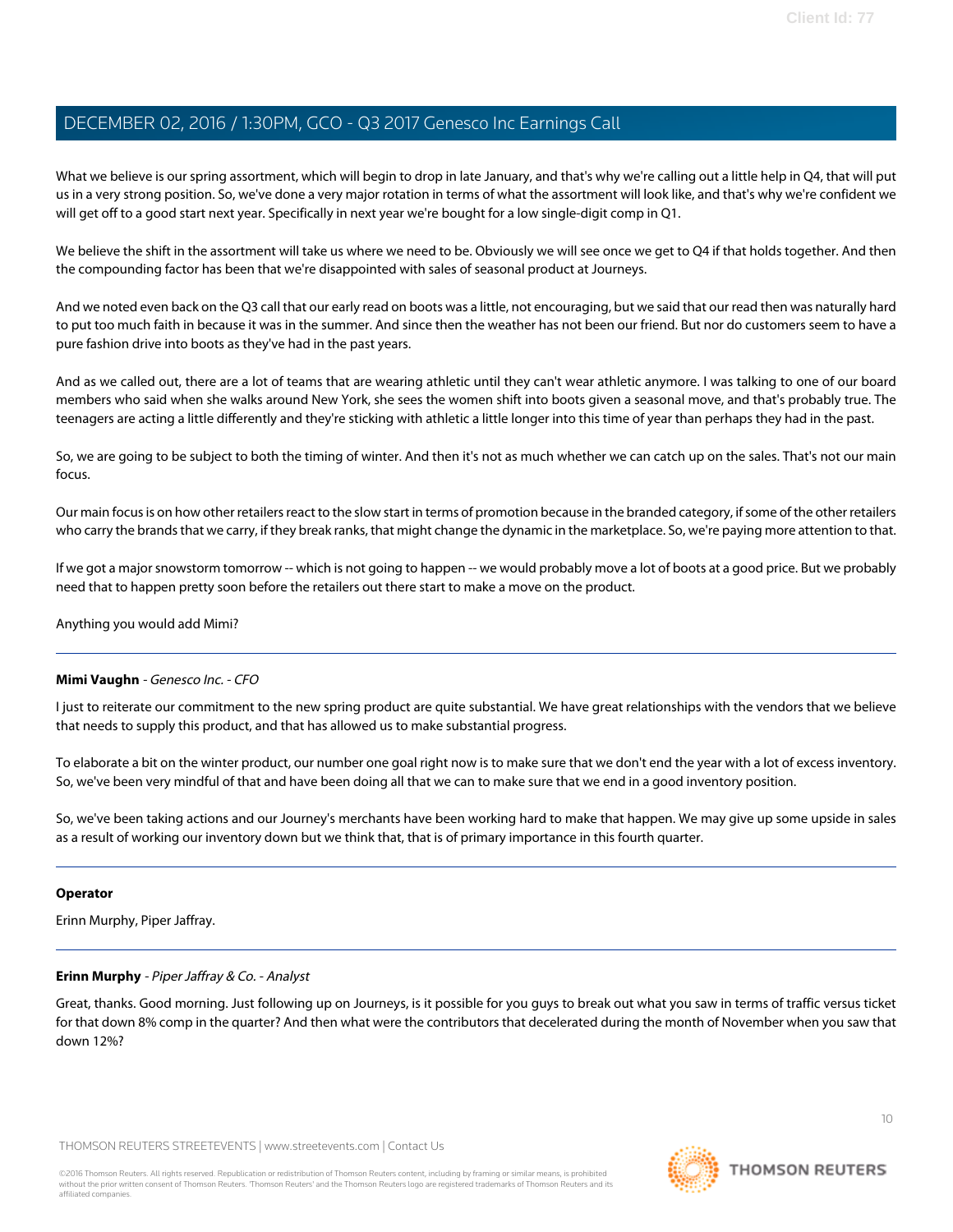And then the second piece of that, Q4 for boots, what typically has been the mix of boots at Journeys for Q4? And then just given the last two warm winters, or last year and what seems to be warm so far, what should that mix look like over time? Thanks.

#### **Bob Dennis** - Genesco Inc. - Chairman, President and CEO

Just qualitatively, what happened in November is that's where boots become a significant part of our business. So, in addition to having the challenges with the rotation of fashion athletics that we described, you can layer on top of that a very slow start up to the boot season.

Other retailers, as you probably know, have called that out, so that's an industry-wide event. We're subject to two things, one of which hopefully gets cured with cold weather, and if not we will then start to promote our way to make sure that our inventories are right-sized at the end of the quarter, as we always have. And that scenario in particular affects our conservatism in terms of how we're thinking about that.

#### **Mimi Vaughn** - Genesco Inc. - CFO

Right. And then just to talk specifically about traffic, traffic in August and September, we spoke about the fact that late in the summer and in July that traffic had fallen off and that we expected that it would pick back up when we hit back to school. And it did, in fact, tick back up from the levels where it was in August and September.

But then as we moved into October and November, traffic was down pretty significantly in our stores. And the fact of the matter was, customers just weren't looking for cold-weather product and weren't coming into our stores. Conversion, interestingly, was up in October and was mostly flat in November, but it really was the decline in traffic that ended up getting us.

As far as average ticket, average selling price has been increasing for us because we've been trading into a higher-priced product. We've been trading out of product that is in the \$50 to \$60 range and trading up into product that is a higher average price. So, our average ticket size has, interestingly, the add-on purchases have come down a bit.

The way we think about it, Erinn, is that our customers tend to have a certain amount of money in their pockets that they're going to spend. So, when they were buying lower-priced footwear, they'd buy something plus an add on, be it a backpack or a pair socks or some accessories within our stores. So, our average ticket has actually remained relatively flat despite that increase in average price of our footwear.

I think your last question was boot mix, and our boot mix is certainly down year over year versus where it was last year

#### <span id="page-10-0"></span>**Operator**

Mitch Kummetz, B. Riley.

#### **Mitch Kummetz** - B. Riley & Company - Analyst

Yes, thanks. Maybe just quick on the boots. Bob, you mentioned that if it snowed next week that would be a big help.

But then, Mimi, you talked about being mindful not to end the year with too much inventory, and you're willing to give up on some sales in order to focus more on the inventory side. It seems like I'm doing a lot of weather watching these days, and we're actually supposed to get some pretty cold weather.

**Mimi Vaughn** - Genesco Inc. - CFO

We are, too. (laughter)

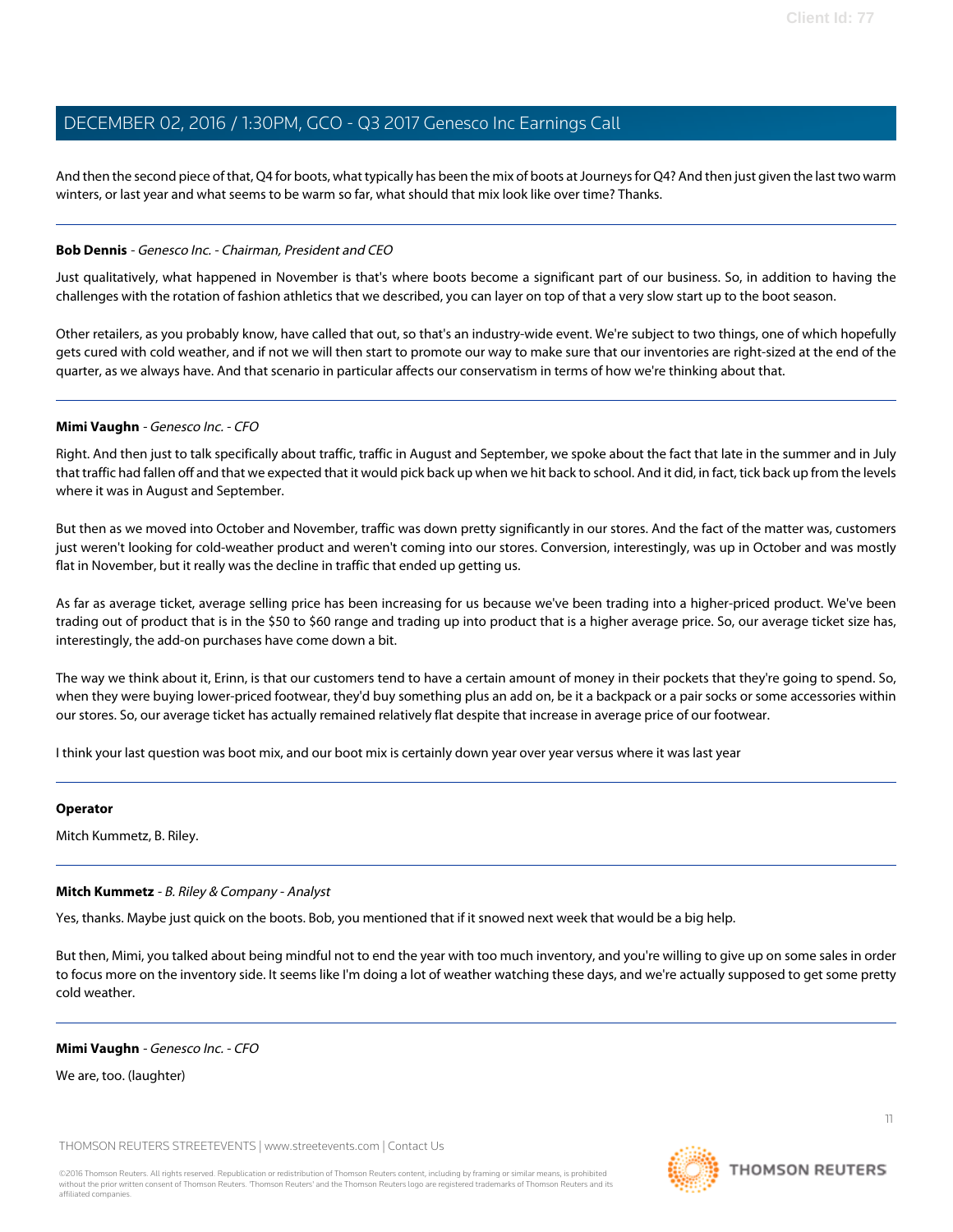#### **Mitch Kummetz** - B. Riley & Company - Analyst

I'm not surprised. So, the weather is supposed to turn next week. How do you view channel inventory?

You're obviously watching your competitors out there. What are you assuming in terms of the weather over the balance of the quarter? And if we do get the weather how much does that really help?

How much can you chase versus just watching the inventory, just trying to manage through and maybe not being as promotional as maybe what's anticipated? I'm just trying to understand those dynamics.

#### **Bob Dennis** - Genesco Inc. - Chairman, President and CEO

Mitch, you're asking if we have perfect information that connects the unknown of weather to the unknown of how well weather might help us. And obviously what I'm saying is we don't. The merchants at Journeys are going to have to use their judgment to watch the development of sales, keep an eye on the weather and the calendar, and keep their eye on the competitors, and with all that input make a good judgment call, accordingly.

In general, the feeling is that retail in general is operating with a better inventory position than past years, so hopefully that will help a little bit. So, I just can't give you an answer to that, other than to point out the fact that Journeys' track record is one where they always manage through the inventory in effective way, and the buying team is the same buying team. So, we have a lot of faith that they are on it., that they will make the right call.

They will likely be making some conservative calls the deeper we get into the season and not let the highest traffic days go past without being in the right position to get our inventories aligned.

#### <span id="page-11-0"></span>**Operator**

Jonathan Komp, Robert W. Baird.

#### **Jonathan Komp** - Robert W. Baird & Company, Inc. - Analyst

Yes, hi, thanks. I'd like to follow up on the topic of traffic and conversion for Journeys. I think a few months ago you talked about the initial comps for lots at Journeys in August really not being a traffic issue, it was entirely lower conversion. Now it sounds like traffic's fallen off a little bit more.

Understanding the boot headwinds, but are there any signs that, as you don't have the current mix of the fashion athletic product that you're talking about, that customers are staying away from the stores and heading elsewhere? And then as you look forward to spring and the ability to shift the merchandise assortment, Bob, maybe is there any historical context you can provide historically on that type of shift towards fashion athletic for Journeys and if it's been successful in the past?

#### **Bob Dennis** - Genesco Inc. - Chairman, President and CEO

In general, the shift that Journeys makes when we have a fashion rotation of any sort is that we go through a negative comp period, as we are seeing now, and we come back strong. Before we get into the details of traffic and conversion, let's just look at the Journeys customer. We have started doing a lot of research, and we did another round after back-to-school, and it really just points to the behavior of the kids and Journeys' role within it.

First, the teenagers tell us they still like to go to stores. And that is confirmed by the independent research and it's confirmed by our mix of sales between stores and online. They will do -- no surprise -- a lot more research online.

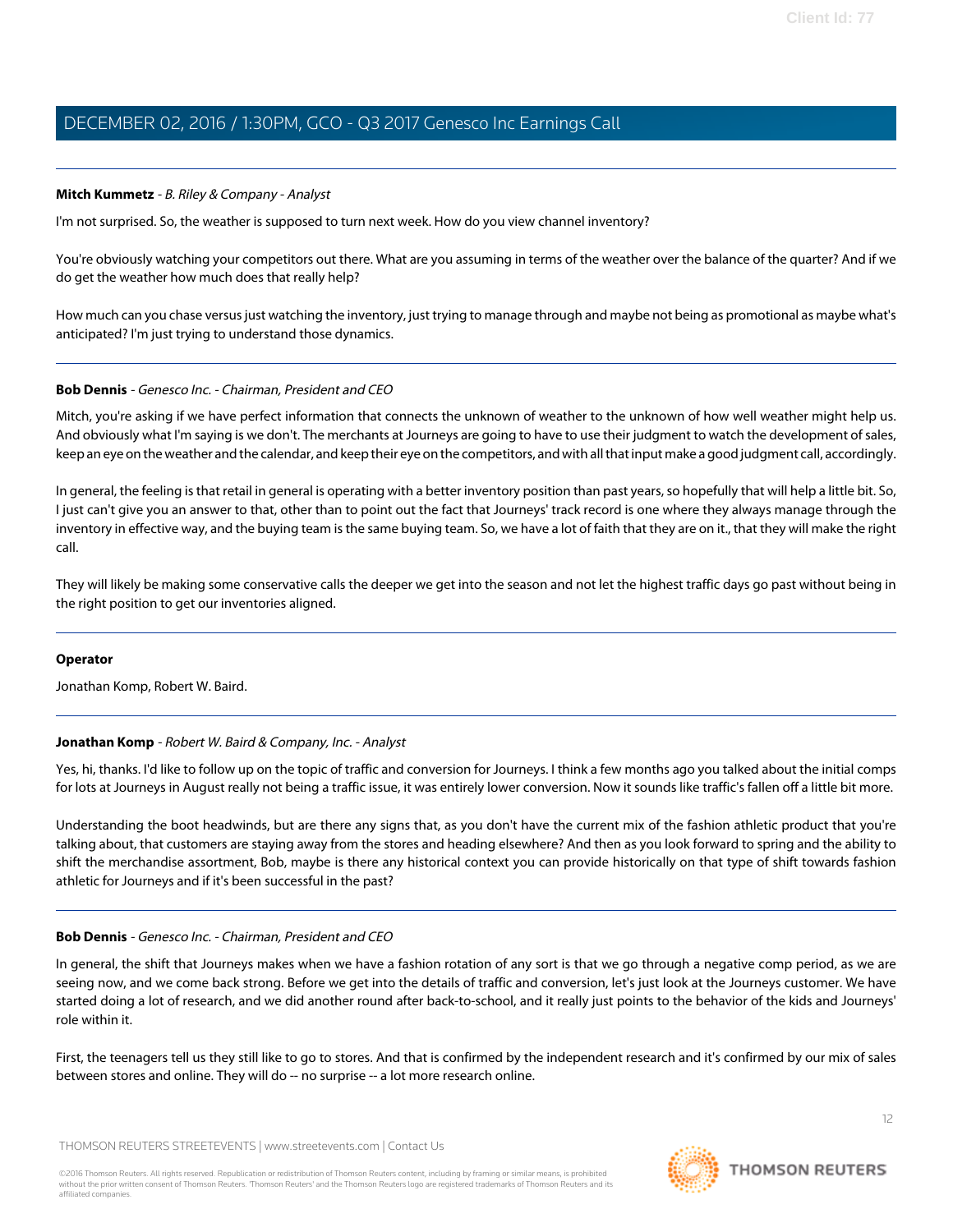So, when you see a decline in traffic, we have always assumed over the last several years a lot of that is the window shopping aspect, the first step of shopping. And the fact that we have been comping up on lower traffic with better conversion is a good fit with that.

Right now we're in a spot where we are not converting because when they come into our store we don't necessarily have exactly what they want. And then the driver on traffic is the fact that the weather doesn't compel them relative to other years to get out there and start looking for winter goods.

Second, the research tells us that the teams are very brand oriented, much more so than in apparel. And this was very consistent with syndicated research which confirms that. But, as I said, you have to have the brand the teams want, and we have been a little off course on that, but we're correcting it.

And then, finally, just while I'm going through this teenager, the other bit of the research shows that Journeys continues to be the number one store brand for our segment of enthusiast teams, both in terms of their awareness of the store and then their intent to purchase from us.

What I'm saying is that we got traffic, we got conversion, but what we don't see is any indication of a fundamental change in our business model rather than a fashion rotation that we have seen several times in the past history of Journeys. And when we go through these fashion rotations in the past, we come out strong on the next trend.

So, while this dip's been a little more severe because of our concentrated position going in, and then it's been a little further exacerbated by weather, we think the team has done a great job of pivoting and we believe we are headed back to where we need to be in terms of assortment and performance.

#### **Mimi Vaughn** - Genesco Inc. - CFO

John, I think you've got the cadence of the traffic right. I think we would attribute the drop off in October and November largely to the weather. As Bob says, we have no evidence that our teen is going in and shopping online.

We are viewed as the destination for fashion athletic footwear within the mall. We believe that positioning will serve us well when we've got the product that the customer really wants to buy.

#### <span id="page-12-0"></span>**Operator**

Laurent Vasilescu, Macquarie.

#### **Dan Isaacson** - Macquarie Research Equities - Analyst

Hi, good morning. This is Dan Isaacson on for Laurent. Do you guys have any thoughts on a high-level plan on store openings and closures for next year? And which banners are you looking on to either open or close stores on?

#### **Bob Dennis** - Genesco Inc. - Chairman, President and CEO

We continue to be cautious on square footage expansion overall. We would expect that teen Journeys and the Lids patch stores, which are pretty close to being built out in the US, will see little to no new growth, may even reduce square footage in the next few years in the C malls. We've got Macy's and other big box guys that are closing stores.

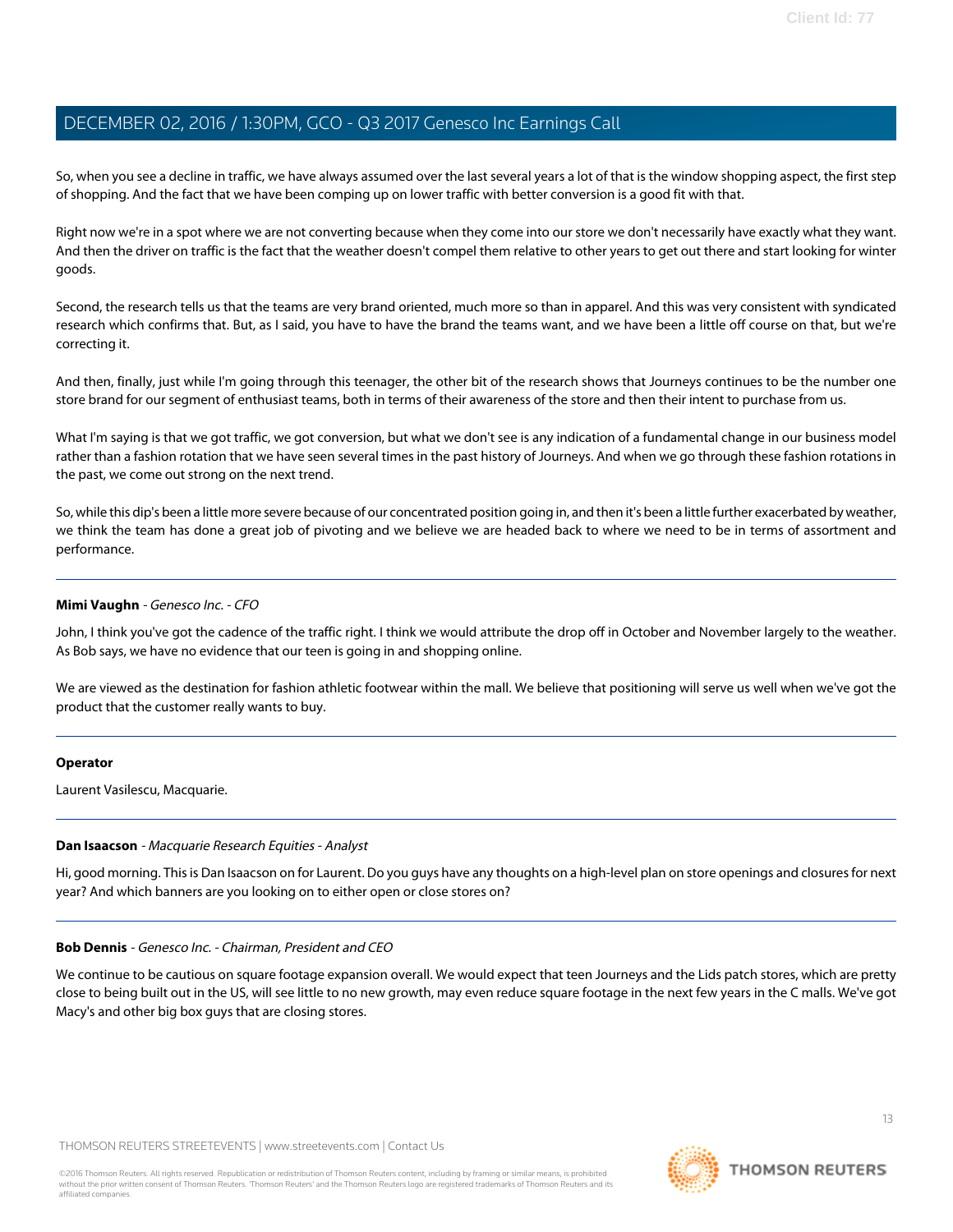As the C malls start to waver, that could be closures. So, what we're doing for those chains, the marginal stores in the marginal malls are on very short lease lives. They stay open essentially on a year-to-year basis as long as the landlord will allow us to stay nicely profitable; otherwise we close them.

What store growth we will achieve will likely come, as Mimi had noted, from Journeys Kidz where we see some very nice white space, and it's a category were mom does go because of the fit issues. And then we're just completing our buildout of Schuh in the UK, but that is largely there.

And then Lids Locker Room is the wild card. It's another potential area of future growth. But right now we're focused on closing the unprofitable stores, or at least restructuring their rents, the ones we opened a few years back, and then we're maximizing the performance in the remaining stores.

And then, finally, we're right-sizing, as we noted, Macy's down to its profitable core, from which we get that thing positioned correctly and get to our return target, that's another potential area of growth. If you add it all up, our square footage growth on a percentage basis is going to be a lot, lot less in the next five years than it was in the past five years.

#### **Mimi Vaughn** - Genesco Inc. - CFO

Dan, I think that if you look at where we were this year, we are projected to open 88 stores and we are closing 91 stores. So, on a net basis we are going to be flat because the stores we're opening are a little bit bigger than the stores we are closing. But, importantly, we're not trading off productivity for productivity within those numbers.

We're opening what we believe will be stronger stores, and closing what we believe will be weaker stores. Those stores that we are closing operate at a lower level of sales and profitability, and oftentimes are in a low to negative profitability situation. So, we think that, that is a healthy pruning of our overall fleet.

For next year specifically, we anticipate that we would be opening stores at a rate that's similar to this year. So, it be something like 40 Kidz stores. We have been opening stores in Canada for Journeys.

Lids right now have over 100 stores in Canada. Journeys doesn't quite yet have 40. So, we think there's an opportunity among all of our various banners in Canada to open about 10 stores.

Between Journeys and Lids, there would be another 10 stores that we would fill in. Johnston and Murphy and Schuh each would have a little bit fewer than 10 stores. So, altogether that adds up to be about 70 to 80 stores we would open for next year.

And then, of course, the wild card will be how many stores we close. Often when we go to close a store the landlord often finds that they are able to give us great rent concessions. We've gone to close several of the Lids Locker Room stores that have been underperforming, and, in fact, we've been able to get 40% rent concessions on 23 stores that we had otherwise planned on closing.

So, I think the closing is the wild card and is dependent on how good the rent concessions will be. But, at the end of the day, if a store is so low volume that it isn't worth the time to continue to operate no matter how good the rent release is, then we will close the store.

#### <span id="page-13-0"></span>**Operator**

Scott Krasik, Buckingham Research Group.

#### **Scott Krasik** - Buckingham Research Group - Analyst

Yes, hello. Thanks for fitting me in here. I wanted to talk about gross margins. There's a lot of moving parts here.

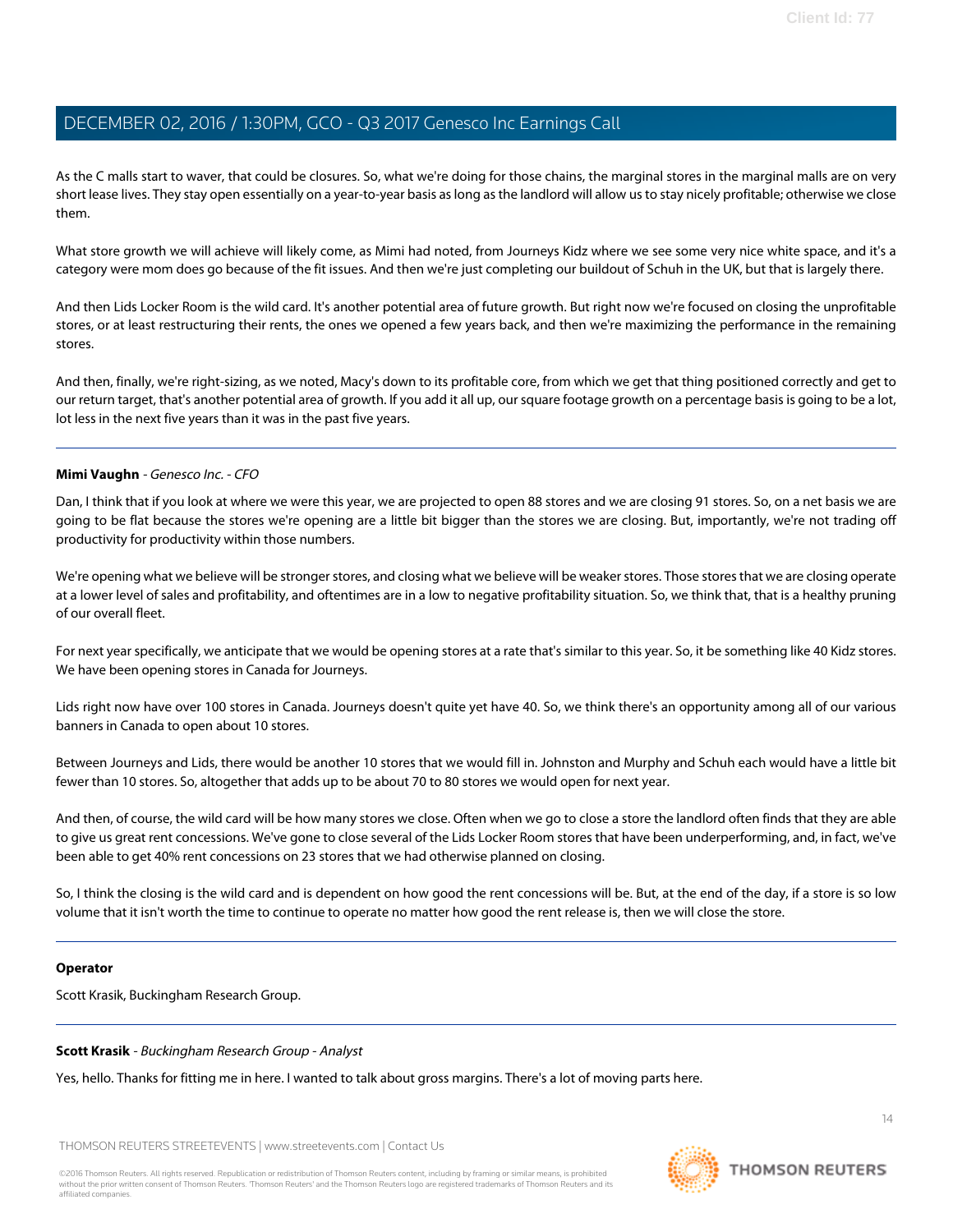For Lids, obviously you have this big recovery from the excess inventory issues last year. And then the warehouse costs popped up this quarter. So, just wondering, how much that is.

But then do you view this as a one-time thing on the recovery, especially just given how much you must be selling full price for Cubs? And then on Journeys, last year you were able, I think in the fourth quarter it was promotional but your gross margins weren't even down, or maybe down a little bit because you got concessions from vendors.

So, I'm just wondering, to your point you may have to be promotional this fourth quarter, do you expect to get the same level of support? And then how do you view Journeys' gross margin as you shift into some of these new trends? Thanks.

#### **Bob Dennis** - Genesco Inc. - Chairman, President and CEO

On Lids, it probably is -- certainly this order of magnitude, it's a one-time event. What's interesting is if you look at the profile of the way the team is running Lids right now, they still are taking a lot of markdown on product on a number of units that were identifying and flowing through with markdown product. The gap is not as big as we ever would have imagined.

And the reason is, what they are doing is they are taking marks much earlier, which means their marks are much less deep. The two benefits of that, the one obvious one is it allows us to have a better result in terms of what the final gross margin is for the markdown product, and then on a blended basis over all. But maybe as important or more important is it's clearing up open to buy to create chase dollars.

Scott, as you can imagine, in a category like licensed sport, the more dollars you have available to chase, the more you can get after that prized team to the extent that there's product available. You can get out ahead of it, hopefully, and invest in the teams that have the potential to make the playoffs. So, that's the story there.

On Journeys, when a retailer runs into the kind of sales challenges that we've had at Journeys, it naturally weighs on gross margin. The Journeys' team's ability to work with vendors to get assistance in all sorts of different forms historically has been good. That can come in all sorts of forms in terms of getting relief.

We truly partner with our vendors to try and do the thing that is best for them and best for us given the circumstance. But I think it's fair to say that in the near term, given the sales pressure, there will be some pressure on gross margin. In the longer term, the product shift does probably weight us a little in the direction of slightly lower initials because of the athletic emphasis.

The flip of that is we get better ASPs. The kind of fashion trend we're talking about is a swing from a lower ASP to a higher SP. So, the wild card will be units.

We have to be careful about assuming that a higher ASP translates into sales on a one-to-one basis. Our kid only has so much money to spend. If we actually got that we would feel very fortunate.

More likely they buy a little less of other stuff in our store and we've already seen a little bit of evidence of that. So, that's the general dynamic. Mimi, anything you want to add?

#### **Mimi Vaughn** - Genesco Inc. - CFO

Scott, I think that this year's fourth quarter will not be like last year's fourth quarter. We gave up about 120 basis points in Journeys gross margin in the third quarter. And that was due to the markdowns just to ensure that our inventories would be really clean at the end of the quarter.